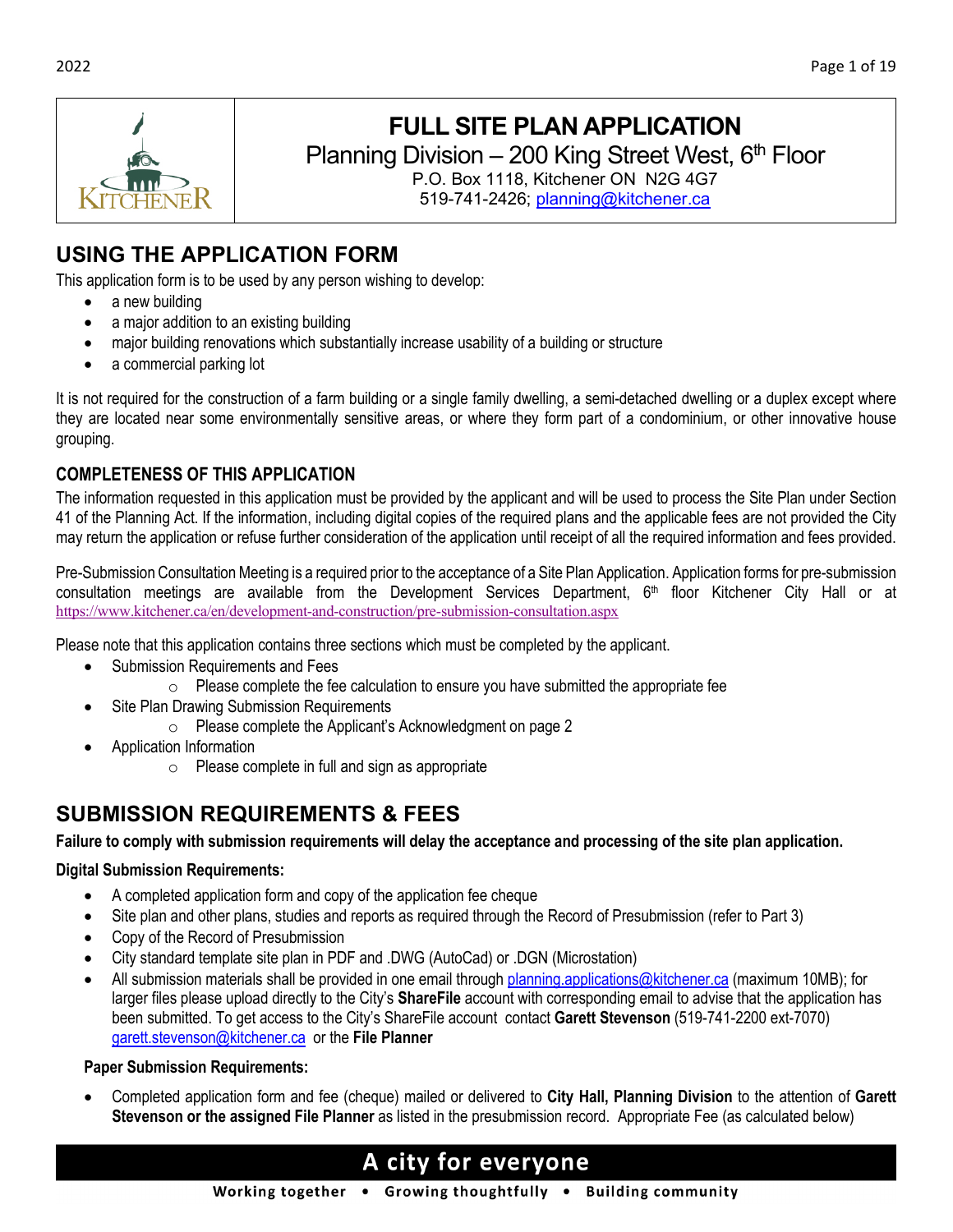### **SITE PLAN APPLICATION FEE CALCULATION (please complete)**

| Full Site Plan (base fee) | \$4,938.00 |
|---------------------------|------------|
|                           |            |

**PLUS (Choose one or more of the options below):**

| a) | # of Residential Units $\angle x$ \$98.00                   |               |  |
|----|-------------------------------------------------------------|---------------|--|
|    | GFA new development (non-residential) (sq. m)               | $X$ \$2.05    |  |
|    | b) GFA renovations $(sq. m. )$ X \$0.47                     |               |  |
|    | c) Com. Parking Facility, # of Spaces<br>$X$ \$65.00 /space |               |  |
|    |                                                             | <b>TOTAL:</b> |  |

## **OTHER FEES**

The following are other fees that may apply to the application. These fees will be requested by staff if required, and should not be submitted until requested to confirm applicable amounts.

- Plan Review Fee *–* **5% of cost estimate for "Site Development Works"** The Plan Review Fee will only be applied where plans such as Landscape, Lighting, Irrigation, Grading and Erosion Control, Site Servicing, Fire Flow Demand Analysis, Storm Water Management, Multiple Unit Identification Signage, Building Elevations and Emergency Fire Route Plans are required prior to final site plan approval.
- Development Agreement Registration Fees:
	- o **\$ 659.05** for preparation of Development Agreement plus Teraview fees and disburesements,
	- o **\$ 78.79** registration

**NOTE:** Fees are payable by cash or cheque only. Please make cheques payable to the "City of Kitchener"

Please be advised that the **Regional Municipality of Waterloo** and/or **Grand River Conservation Authority** may require additional fees for the processing of your application. For more information, refer to their websites:

Region - <https://www.regionofwaterloo.ca/en/doing-business/applications.aspx> [GRCA -](https://www.grandriver.ca/en/Planning-Development/Planning-and-Development.aspx) <https://www.grandriver.ca/en/Planning-Development/Planning-and-Development.aspx>

If applicable, these fees may be submitted along with this application form (separate cheque payable to the appropriate agency), which we will forward on your behalf.

**\*\*\*\*\*\*\*\*\*\*\*\*\*\*\*\*\*\*\*\*\*\*\*\*\*\*\*\*\*\*\*\*\*\*\*\*\*\*\*\*\*\*\*\*\*\*\*\*\*\*\*\*\*\*\*\*\*\*\*\*\*\*\*\*\*\*\*\*\*\*\*\*\*\*\*\*\*\*\*\*\*\*\*\*\*\*\*\*\*\*\*\*\*\*\*\*\*\*\*\*\*\*\*\*\*\*\*\*\*\*\*\*\*\*\*\*\*\*\*\*\*\*\*\*\*\*\*\*\*\*\*\*\*\*\*\*\*\*\*\*\*\*\*\*\*\*\*\*\*\*\***

#### **Acknowledgement of Drawing Requirements (please sign below):**

"I confirm that the required drawings have been completed and submitted as described starting on page 14 of this form along with the drawing requirements outlined in the Record of Pre-submission. I understand that the application may not be accepted as 'complete' until such time as planning staff are satisfied with content and format of the required drawings."

| Applicant's Signature | Date |
|-----------------------|------|

# A city for everyone

Working together • Growing thoughtfully • Building community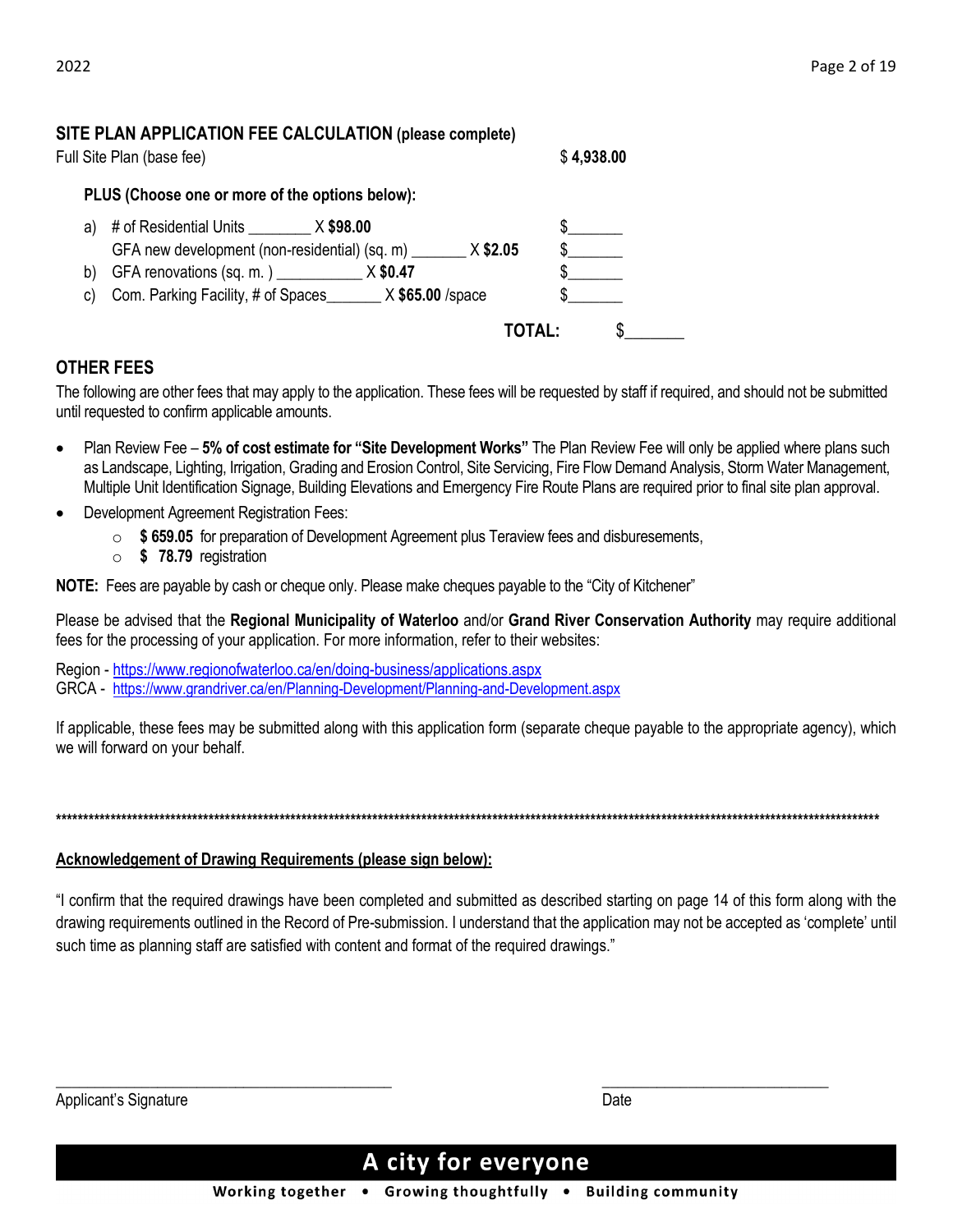# **APPLICATION INFORMATION**

# **a) Description of Property**

| <b>Municipal Address:</b>                                                                                                                                                |
|--------------------------------------------------------------------------------------------------------------------------------------------------------------------------|
| Assessment Roll number:                                                                                                                                                  |
| Legal Description:                                                                                                                                                       |
| Lot Area (square metres):                                                                                                                                                |
| Lot Width (metres):<br>(the horizontal distance between the side lot lines measured at the minimum required front yard)                                                  |
| Are there any known easements, right-of-ways, restrictive covenants or other rights over adjacent properties (i.e. mutual driveways), affecting the<br>subject property? |
| Yes $\Box$<br>No $\square$                                                                                                                                               |
| If yes, please identify the abutting lands:                                                                                                                              |
|                                                                                                                                                                          |
|                                                                                                                                                                          |

# **b) Current and Proposed Land Use**

| Official Plan Designation:                                                                            |             |               |                 |  |  |
|-------------------------------------------------------------------------------------------------------|-------------|---------------|-----------------|--|--|
| Zoning:                                                                                               |             |               | Ward #:         |  |  |
| Current use of the land:                                                                              |             |               |                 |  |  |
| Is demolition required? (please specify)                                                              |             |               |                 |  |  |
| Proposed Tenure Type:                                                                                 | Condominium | $\Box$ Rental | $\Box$ Freehold |  |  |
| What is the proposed use of the subject lands and all buildings thereon including all accessory uses. |             |               |                 |  |  |
|                                                                                                       |             |               |                 |  |  |

## **c) Registered Owner**

| Name of Primary Contact: |      |        |              |
|--------------------------|------|--------|--------------|
| Company Name:            |      |        |              |
| Address:                 |      |        |              |
| City/Province:           |      |        | Postal Code: |
| Phone:                   | Ext: | Email: |              |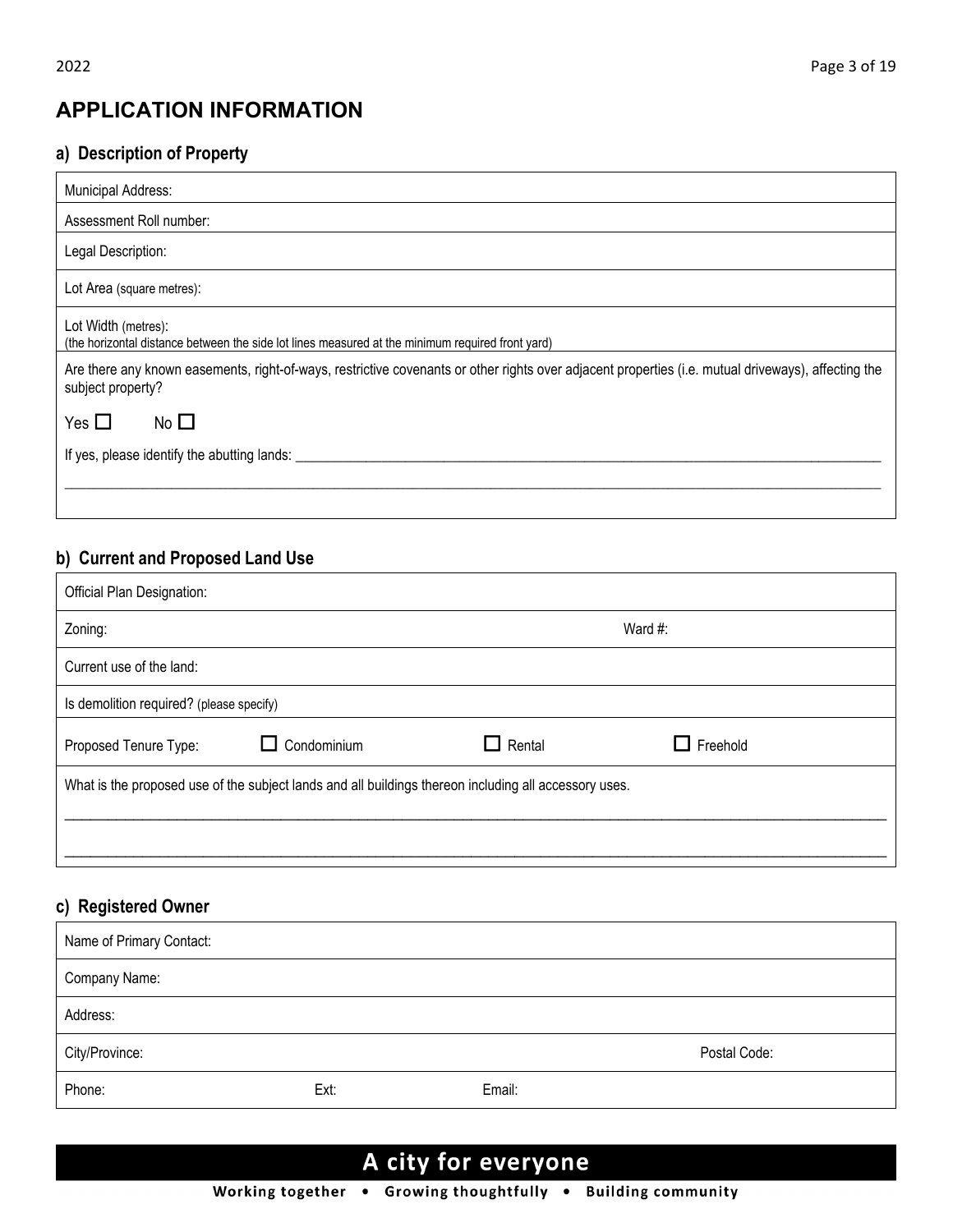**d) Applicant** (If not the registered owner, written authorization from registered owner must accompany the application-see Applicant Authorization page The applicant is the primary contact during the site plan process until site plan approval in principle is granted.

| Name of Primary Contact: |      |        |              |
|--------------------------|------|--------|--------------|
| Company Name:            |      |        |              |
| Address:                 |      |        |              |
| City/Province:           |      |        | Postal Code: |
| Phone:                   | Ext: | Email: |              |

# **e) Planner (if known)**

| Name of Primary Contact: |      |        |              |
|--------------------------|------|--------|--------------|
| Company Name:            |      |        |              |
| Address:                 |      |        |              |
| City/Province:           |      |        | Postal Code: |
| Phone:                   | Ext: | Email: |              |

## **f) Architect or Designer (if known)**

| Name of Primary Contact: |      |        |              |
|--------------------------|------|--------|--------------|
| Company Name:            |      |        |              |
| Address:                 |      |        |              |
| City/Province:           |      |        | Postal Code: |
| Phone:                   | Ext: | Email: |              |

## **g) Landscape Architect (if known)**

| Name of Primary Contact: |      |        |              |
|--------------------------|------|--------|--------------|
| Company Name:            |      |        |              |
| Address:                 |      |        |              |
| City/Province:           |      |        | Postal Code: |
| Phone:                   | Ext: | Email: |              |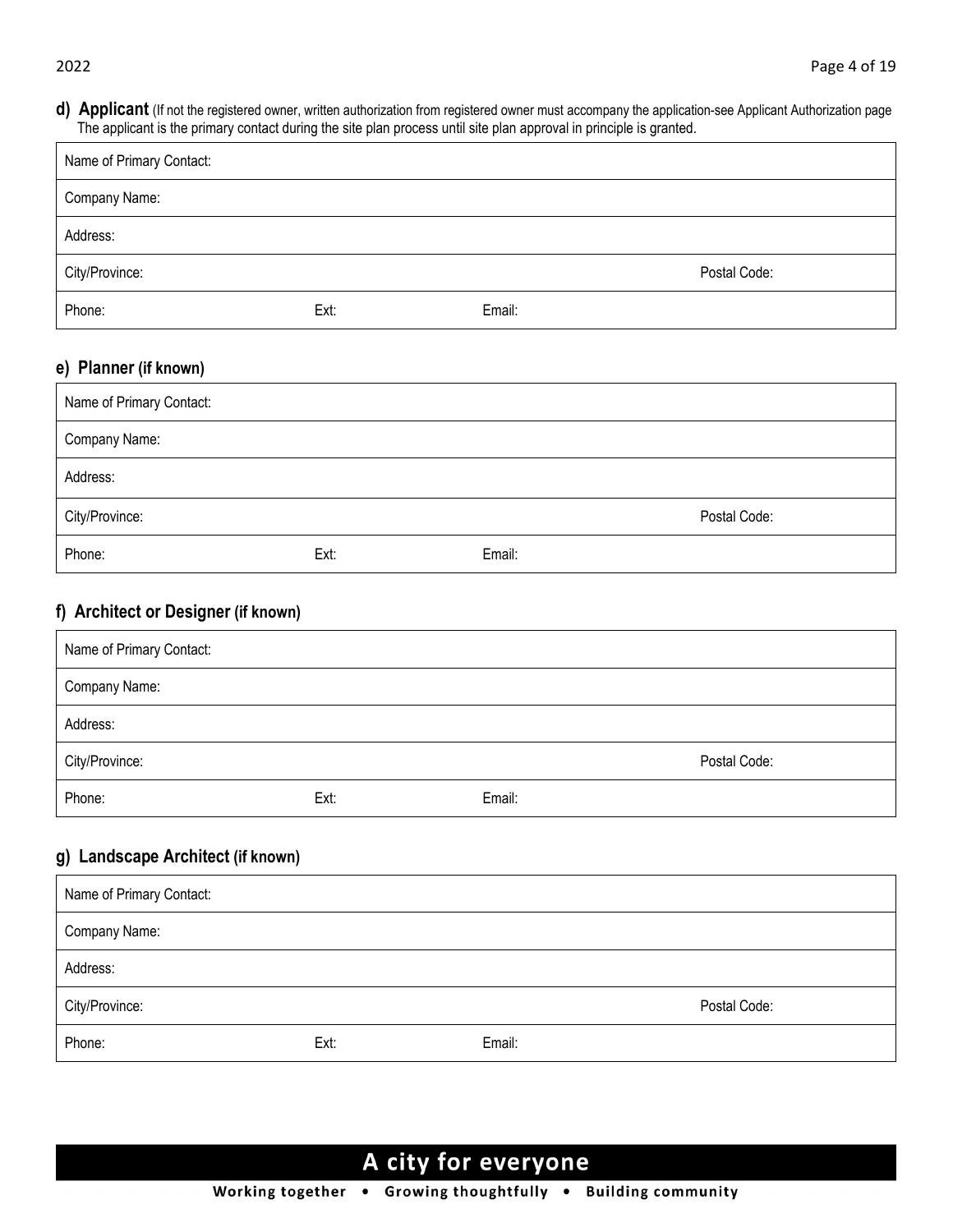## **h) Site Grading Engineer (if known)**

| Name of Primary Contact: |      |        |              |
|--------------------------|------|--------|--------------|
| Company Name:            |      |        |              |
| Address:                 |      |        |              |
| City/Province:           |      |        | Postal Code: |
| Phone:                   | Ext: | Email: |              |

#### **i) Other** (e.g. Heritage Consultant, Environmental Engineer, etc.)

| Name of Primary Contact: |      |        |              |
|--------------------------|------|--------|--------------|
| Company Name:            |      |        |              |
| Address:                 |      |        |              |
| City/Province:           |      |        | Postal Code: |
| Phone:                   | Ext: | Email: |              |

## **j) All persons or institutions who have any mortgage, charge or encumbrance on the property**

| Name:                                             |                  |                                                                                                              |              |  |
|---------------------------------------------------|------------------|--------------------------------------------------------------------------------------------------------------|--------------|--|
| Principal of Company (If Owner is a Company Name: |                  |                                                                                                              |              |  |
| Address:                                          |                  |                                                                                                              |              |  |
| City/Province:                                    |                  |                                                                                                              | Postal Code: |  |
| Phone:                                            | Ext:             | Email:                                                                                                       |              |  |
| k) Pre-submission Consultation                    |                  |                                                                                                              |              |  |
| Yes $\Box$<br>No $\square$                        | Waived $\square$ | a) Has the proposed development been the subject of a Pre-submission Consultation Meeting?                   |              |  |
| Yes $\Box$<br>No $\Box$                           |                  | b) Have copies of the Record of Pre-submission Consultation and receipt been included with this application? |              |  |

**NOTE: The Record of Pre-Submission Consultation documents the required information and materials that must be submitted in conjunction with the application form and fees. The Record must be submitted with an application, and is used by Planning Staff to determine completeness of application.**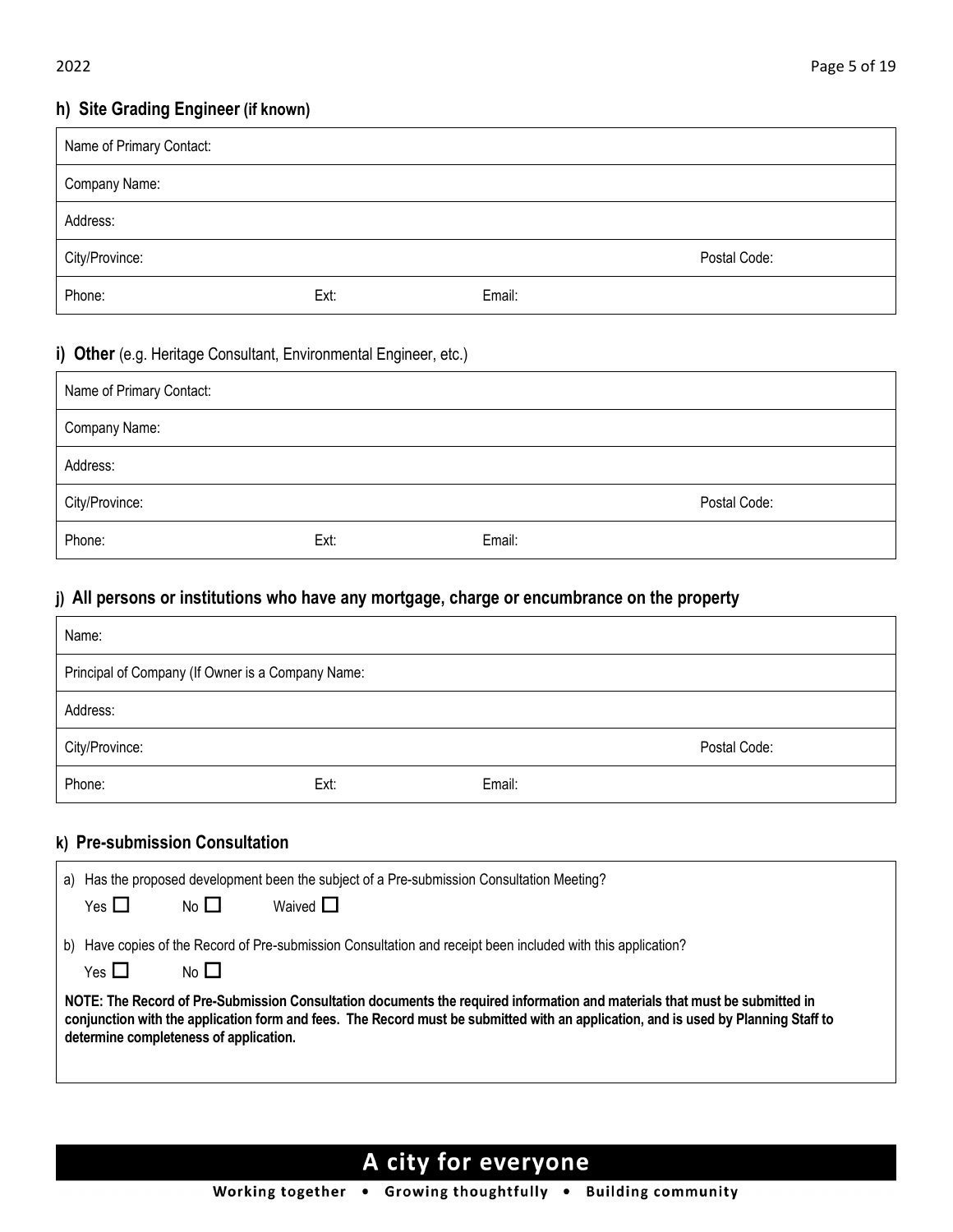## **l) Other Applications** (complete chart as applicable)

|                                       | Required                      | <b>Submitted</b>     | <b>File Number</b> | <b>Status of Application</b> |
|---------------------------------------|-------------------------------|----------------------|--------------------|------------------------------|
| <b>Zoning By-law Amendment</b>        | Yes $\Box$ No $\Box$          | Yes $\Box$ No $\Box$ |                    |                              |
| <b>Application for Minor Variance</b> | No $\square$<br>Yes $\square$ | Yes $\Box$ No $\Box$ |                    |                              |
| <b>Application for Consent</b>        | Yes $\Box$ No $\Box$          | Yes $\Box$ No $\Box$ |                    |                              |
| <b>Official Plan Amendment</b>        | Yes $\Box$ No $\Box$          | Yes $\Box$ No $\Box$ |                    |                              |

# **m) Servicing**

| <b>Type of Servicing</b><br>$\mathbf{I}$ | <b>Existing</b>               | <b>Proposed</b>               |
|------------------------------------------|-------------------------------|-------------------------------|
| <b>Municipal Water</b>                   | No $\square$<br>Yes $\Box$    | No $\square$<br>Yes $\square$ |
| <b>Municipal Sanitary Sewer</b>          | No $\square$<br>Yes $\square$ | No $\square$<br>Yes $\Box$    |
| <b>Municipal Storm Sewer</b>             | No $\square$<br>Yes $\Box$    | No $\square$<br>Yes $\Box$    |
| Well                                     | No $\square$<br>Yes $\square$ | No $\Box$<br>Yes $\Box$       |
| Septic System                            | No $\square$<br>Yes L         | No $\square$<br>Yes           |

# **n) Legal Survey Details**

| Complete the information source for the proposed site plan. |  |
|-------------------------------------------------------------|--|
|                                                             |  |
|                                                             |  |
|                                                             |  |
|                                                             |  |
|                                                             |  |

# **o) Sale, Use, Handling and/or Storage of Propane**

| Excluding non-commercial uses (such as propane BBQ's in a residential setting), is the sale, use, handling and/or storage of propane anticipated<br>for the subject property? |
|-------------------------------------------------------------------------------------------------------------------------------------------------------------------------------|
| No $\square$<br>Yes $\Box$                                                                                                                                                    |
| If yes, please provide a description of the activities and proposed storage amount.                                                                                           |
|                                                                                                                                                                               |
|                                                                                                                                                                               |
|                                                                                                                                                                               |
|                                                                                                                                                                               |
| <b>A</b> city for evervone                                                                                                                                                    |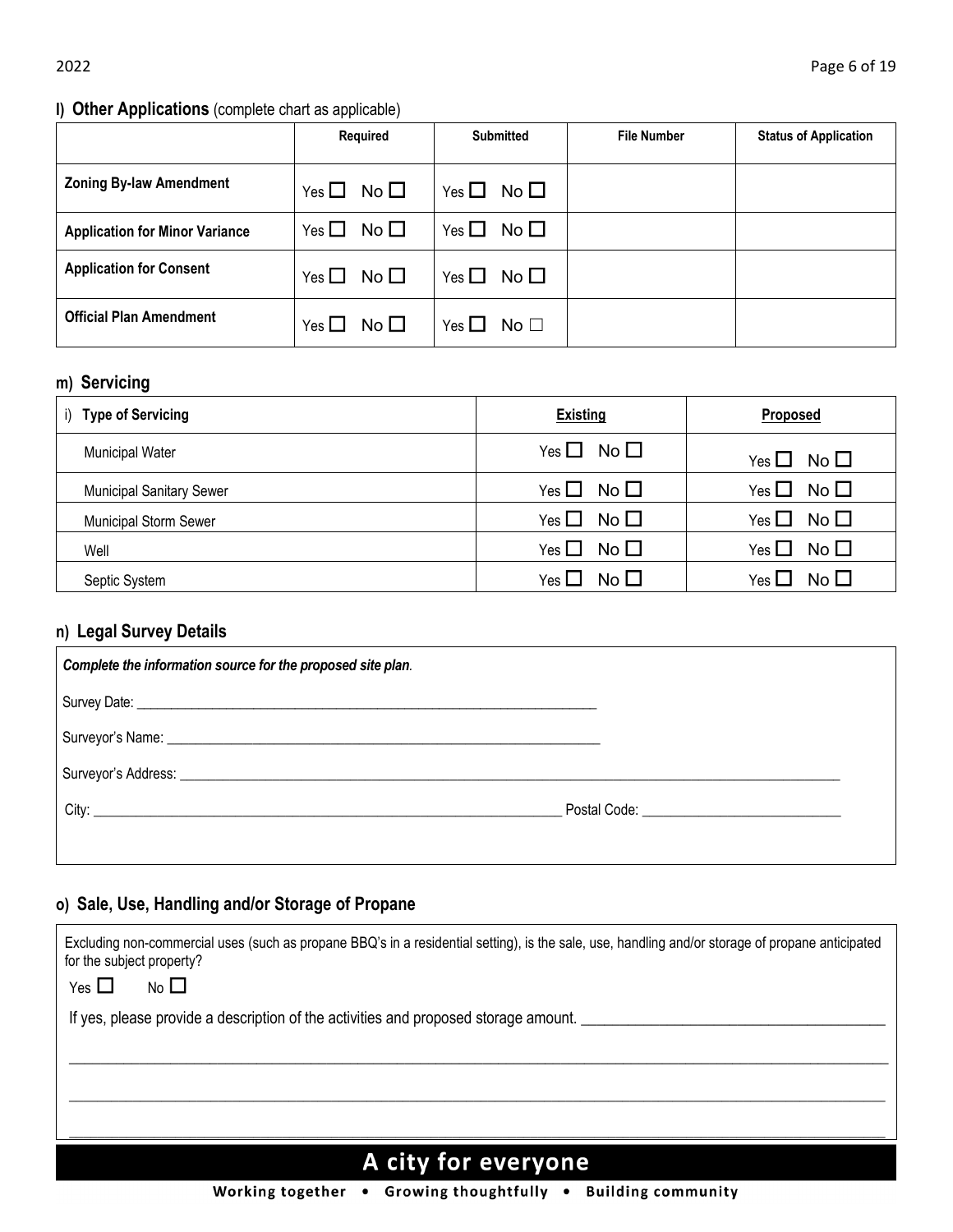# **p) Please complete only if the proposal includes COMMERCIAL or INDUSTRIAL uses**

| 1. | Gross Floor Area: (all floor space measured to outside face of<br>exterior walls excluding any floor area having a ceiling height of<br>2.0 m. or less)   | Existing | Proposed | Total (Sq. m.) |
|----|-----------------------------------------------------------------------------------------------------------------------------------------------------------|----------|----------|----------------|
| 2. | Building Height: (per Zoning By-law Section 4.2)                                                                                                          | Existing | Proposed | Total (Metres) |
| 3. | <b>Gross Leasable Commercial Space for Convenience</b><br>Retail: (i.e. variety store, bake shop, drug store, photo depot,<br>florist, video film outlet) | Existing | Proposed | Total (Sq. m.) |
| 4. | <b>Gross Floor Area for Office Use:</b>                                                                                                                   | Existing | Proposed | Total (Sq. m.) |
| 5. | <b>Gross Floor Area for Restaurant Use:</b>                                                                                                               | Existing | Proposed | Total (Sq. m.) |
| 6. | <b>Gross Floor Area for Basement:</b>                                                                                                                     | Existing | Proposed | Total (Sq. m.) |
| 7. | <b>Gross Floor Area for Mezzanine:</b>                                                                                                                    | Existing | Proposed | Total (Sq. m.) |
| 8. | <b>Gross Floor Area for Warehouse and Wholesale Use:</b>                                                                                                  | Existing | Proposed | Total          |
| 9. | Number of Employees for Manufacturing Use: (per shift)                                                                                                    | Existing | Proposed | Total          |
|    | 10. Number of Off-Street parking spaces:<br>i) Underground or Internal                                                                                    | Existing | Proposed | Total          |
|    | ii) Surface                                                                                                                                               | Existing | Proposed | Total          |
|    | 11. Number of Off-Street Loading Spaces:                                                                                                                  | Existing | Proposed | Total          |
|    | 12. Number of Service Bays related to Automobile Servicing:                                                                                               | Existing | Proposed | Total          |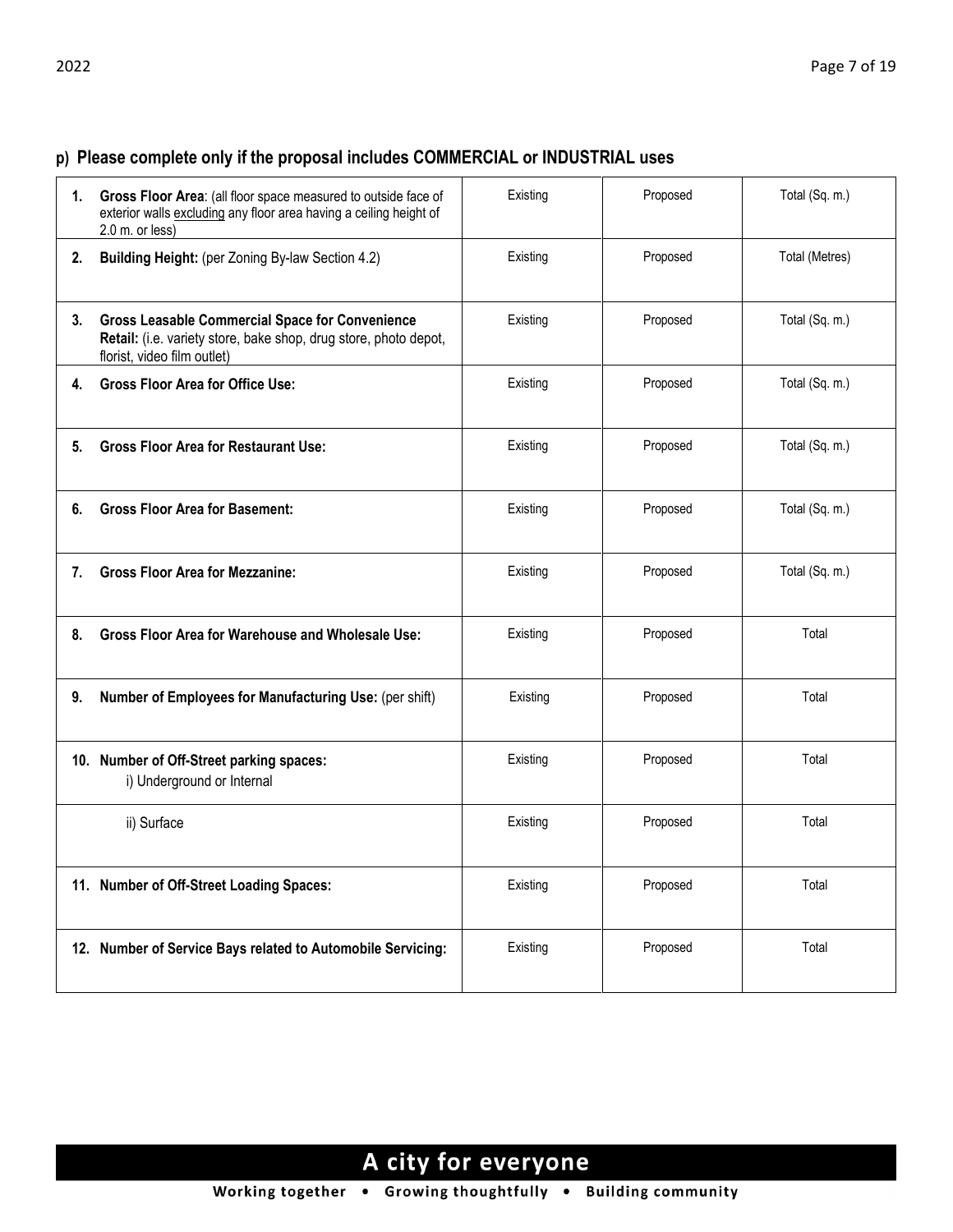## **q) Please complete only if the proposal includes RESIDENTIAL uses**

| 1. Number of Dwelling Units:                                                                                             | Existing | Proposed | Total (Sq. m.) |
|--------------------------------------------------------------------------------------------------------------------------|----------|----------|----------------|
| Building Floor Area: (all floor space measured to outside face of<br>2.<br>exterior walls, excluding basement or cellar) | Existing | Proposed | Total (Sq. m.) |
| 3. Number of parking spaces:<br>i) Underground or Internal                                                               | Existing | Proposed |                |
| ii) Surface                                                                                                              | Existing | Proposed |                |
| 4. Number of Storeys (floors)                                                                                            | Existing | Proposed |                |
| 5. Building Height (per Zoning By-law Section 4.2)                                                                       | Existing | Proposed |                |

## **r) Please complete only if the proposal includes INSTITUTIONAL uses** (such as churches, schools hospitals, etc.)

| 1. Gross Floor Area: (all floor space measured to outside face of exterior<br>walls excluding any floor area having a ceiling height of 2.0 metres or less) | Existing | Proposed | Total (Sq. m.) |
|-------------------------------------------------------------------------------------------------------------------------------------------------------------|----------|----------|----------------|
| 2. Gross Floor Area of Basement:                                                                                                                            | Existing | Proposed | Total (Sq. m.) |
| 3. Gross Floor Area of Mezzanine:                                                                                                                           | Existing | Proposed | Total (Sq. m.) |
| 4. Building Height: (per Zoning By-law Section 4.2)                                                                                                         | Existing | Proposed |                |
| 5. Number of Off-street parking spaces:<br>i) Underground or Internal                                                                                       | Existing | Proposed |                |
| ii) Surface                                                                                                                                                 | Existing | Proposed |                |
| 6. Number of Off-street Loading spaces:                                                                                                                     | Existing | Proposed |                |
| 7. Seating Capacity for Church (if applicable)                                                                                                              | Existing | Proposed |                |
| 8. Seating Capacity for Auditorium / Hall                                                                                                                   | Existing | Proposed |                |
| 9. No. of Classrooms in Educational Establishment or Church                                                                                                 | Existing | Proposed |                |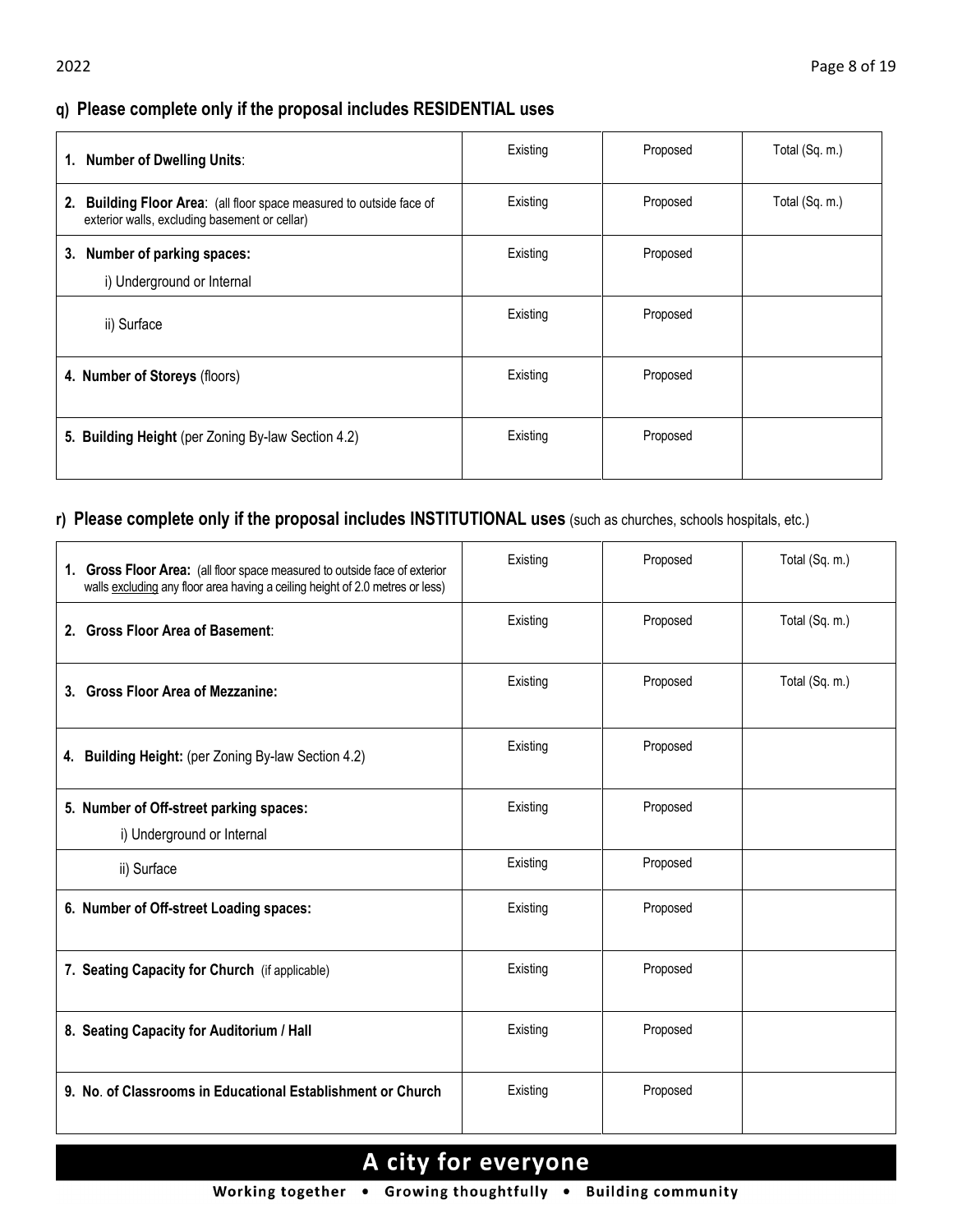| <b>s) Building Analysis Form</b> (following information is requested to enable a preliminary analysis of the project in relation to the requirements of the Ontario<br>Building Code and to ensure building location and access will comply with all relevant legislation) |                                                                                                                                                                                                                                |  |  |  |  |
|----------------------------------------------------------------------------------------------------------------------------------------------------------------------------------------------------------------------------------------------------------------------------|--------------------------------------------------------------------------------------------------------------------------------------------------------------------------------------------------------------------------------|--|--|--|--|
| i)                                                                                                                                                                                                                                                                         | Project Location/Address:<br><u> 1989 - Johann Stoff, deutscher Stoffen und der Stoffen und der Stoffen und der Stoffen und der Stoffen und der</u>                                                                            |  |  |  |  |
| ii)                                                                                                                                                                                                                                                                        |                                                                                                                                                                                                                                |  |  |  |  |
| iii)                                                                                                                                                                                                                                                                       | Other Uses (i.e. Offices, storage): <u>contract and contract and contract and contract and contract and contract and</u>                                                                                                       |  |  |  |  |
| iv)                                                                                                                                                                                                                                                                        |                                                                                                                                                                                                                                |  |  |  |  |
| V)                                                                                                                                                                                                                                                                         |                                                                                                                                                                                                                                |  |  |  |  |
| vi)                                                                                                                                                                                                                                                                        |                                                                                                                                                                                                                                |  |  |  |  |
| vii)                                                                                                                                                                                                                                                                       |                                                                                                                                                                                                                                |  |  |  |  |
| VIII)                                                                                                                                                                                                                                                                      | Area of Existing Mezzanine (sq. m.): example and the contract of the contract of the contract of the contract of the contract of the contract of the contract of the contract of the contract of the contract of the contract  |  |  |  |  |
| ix)                                                                                                                                                                                                                                                                        |                                                                                                                                                                                                                                |  |  |  |  |
| X)                                                                                                                                                                                                                                                                         | Number of Storeys: Number of Storeys: Number of Storeys:                                                                                                                                                                       |  |  |  |  |
| xi)                                                                                                                                                                                                                                                                        | Basement Yes No _________ include also sq. m.                                                                                                                                                                                  |  |  |  |  |
| xii)                                                                                                                                                                                                                                                                       | Sprinklered ■ Yes ■ No                                                                                                                                                                                                         |  |  |  |  |
| xiii)                                                                                                                                                                                                                                                                      | Multiple Suites?                                                                                                                                                                                                               |  |  |  |  |
| XIV)                                                                                                                                                                                                                                                                       | No. of streets/access routes: example and a street of streets/access routes:                                                                                                                                                   |  |  |  |  |
| XV)                                                                                                                                                                                                                                                                        | Building Code Classification (eg.3.2.2): Notified that the state of the state of the state of the state of the state of the state of the state of the state of the state of the state of the state of the state of the state o |  |  |  |  |
| XVI)                                                                                                                                                                                                                                                                       | Type of Construction proposed: Combustible □ Non-combustible □                                                                                                                                                                 |  |  |  |  |
| XVII)                                                                                                                                                                                                                                                                      | Hazardous Substances to be stored within building? $\Box$ Yes $\Box$ No                                                                                                                                                        |  |  |  |  |
|                                                                                                                                                                                                                                                                            |                                                                                                                                                                                                                                |  |  |  |  |
| XVIII)                                                                                                                                                                                                                                                                     | Standpipe System: Stes a No                                                                                                                                                                                                    |  |  |  |  |
| XIX)                                                                                                                                                                                                                                                                       |                                                                                                                                                                                                                                |  |  |  |  |
| XX)                                                                                                                                                                                                                                                                        |                                                                                                                                                                                                                                |  |  |  |  |
| Intended Occupant Load: University of the Contract of the Contract of the Contract of the Contract of the Contract of the Contract of the Contract of the Contract of the Contract of the Contract of the Contract of the Cont<br>xxi)                                     |                                                                                                                                                                                                                                |  |  |  |  |
| The following information shall be noted on the submitted architectural site plan to confirm the above information:                                                                                                                                                        |                                                                                                                                                                                                                                |  |  |  |  |
| Location of fire hydrants<br>Streets<br>$\Box$ Fire access routes<br>$\Box$ Principal entrance of building                                                                                                                                                                 |                                                                                                                                                                                                                                |  |  |  |  |
| Setbacks to all property lines<br>Building height<br>Location of siamese connection<br>$\Box$ Firewalls                                                                                                                                                                    |                                                                                                                                                                                                                                |  |  |  |  |
| On-site sewage system location, if applicable                                                                                                                                                                                                                              |                                                                                                                                                                                                                                |  |  |  |  |

## **t) Clean Water Act Requirements**

|                                                      | Is the subject site located within a Source Protection Area? Yes $\Box$ No $\Box$                                         |
|------------------------------------------------------|---------------------------------------------------------------------------------------------------------------------------|
| If YES, has the following information been provided? |                                                                                                                           |
|                                                      | Notice of Source Protection Plan Compliance (Section 59 Notice) to be obtained from the Regional Municipality of Waterloo |
|                                                      | For more information, visit the Region's website at: http://www.regionofwaterloo.ca/sourceprotection                      |

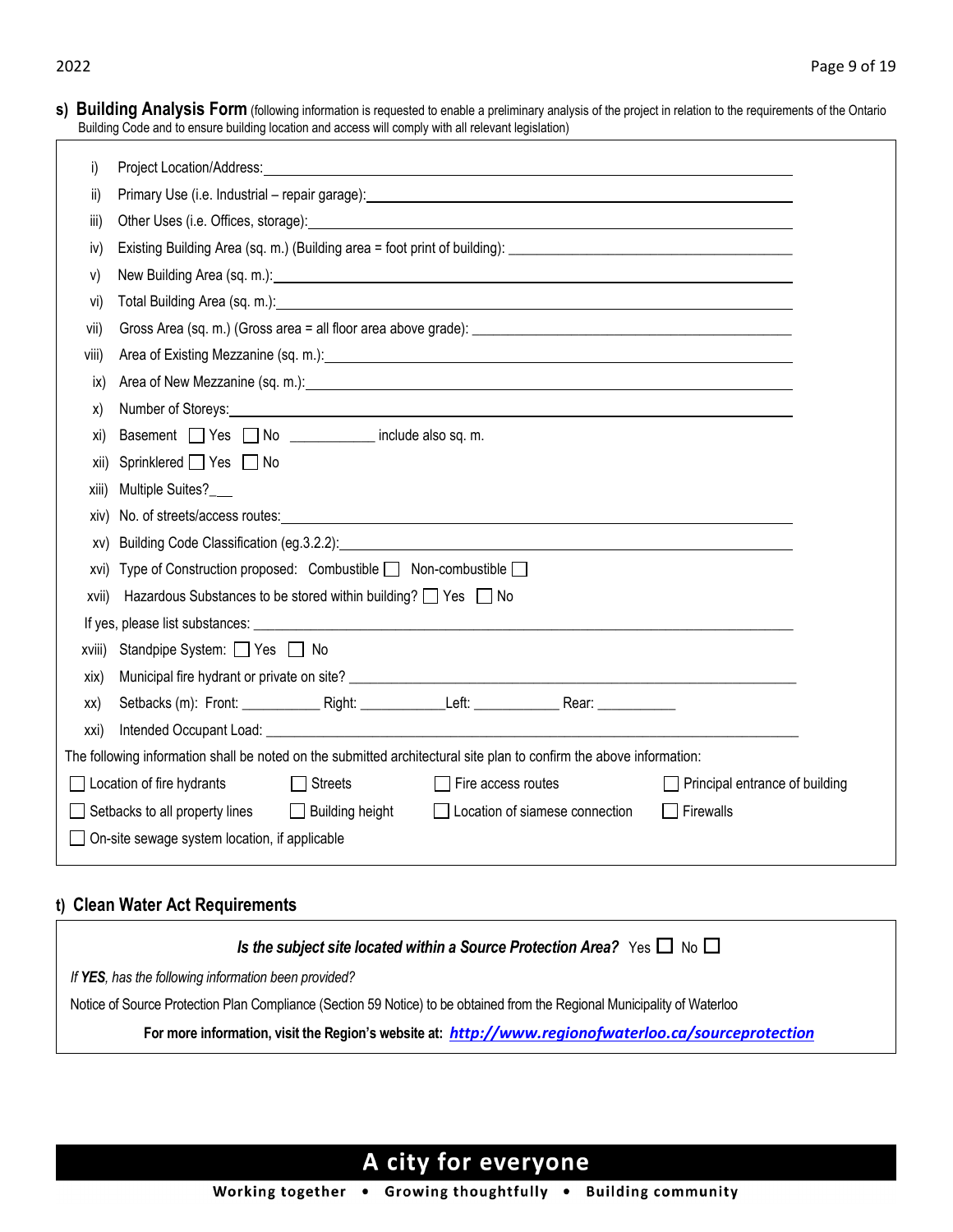#### **REGIONAL MUNCIPALITY OF WATERLOO – ENVIRONMENTAL SITE SCREENING QUESTIONAIRE**

**This form must be completed by the property owner(s) for all development applications submitted to the City of Kitchener on behalf of the Regional Municipality of Waterloo.**

| 1.         | What are the current uses of the property?                                                                                                                                                                                                                                                                                              |
|------------|-----------------------------------------------------------------------------------------------------------------------------------------------------------------------------------------------------------------------------------------------------------------------------------------------------------------------------------------|
| 2.         | Was the subject property ever used for industrial purposes?<br>Yes $\Box$ No $\Box$ Uncertain $\Box$<br>If yes, please describe approximate dates and types of industry:                                                                                                                                                                |
| 3.         | Was the subject property ever used for commercial purposes<br>Yes $\square$ No $\square$ Uncertain $\square$<br>where there is potential for site construction (i.e. automotive repair, gas station,<br>dry cleaning operation, chemical warehousing, etc.) If yes, please describe approximate dates and types of commercial activity: |
| 4a.<br>4b. | Has waste (garbage, solid wastes, liquid wastes) ever been placed on this property?<br>Yes $\square$ No $\square$ Uncertain $\square$<br>If yes, when? $\_$                                                                                                                                                                             |
|            | Please provide description of waste materials:                                                                                                                                                                                                                                                                                          |
| 5.         | Have hazardous materials ever been stored or generated on the property<br>Yes $\Box$ No $\Box$ Uncertain $\Box$<br>(e.g. has HWIN registration or other permits been required? If yes, please summarize details:                                                                                                                        |
| 6.         | Is there reason to believe that this property may be potentially contaminated based on<br>Yes $\square$ No $\square$ Uncertain $\square$<br>on historical use of this or an abutting property? If yes, please describe the nature of the suspected contamination:                                                                       |
| 7.         | Has the subject property or adjacent property ever been used as an agricultural<br>Yes $\square$ No $\square$ Uncertain $\square$<br>operation where cyanide products may have been used as pesticides?                                                                                                                                 |
| 8.         | Are there or were there ever any above ground or underground storage tanks<br>Yes $\Box$ No $\Box$ Uncertain $\Box$<br>for fuels or chemicals on the property? If yes, please summarize details:                                                                                                                                        |
| 9.         | Does this property have or ever had a water supply well, monitoring well or geothermal well? Yes □ No □ Uncertain □<br>If yes, please provide details:                                                                                                                                                                                  |
| 10.        | Does the property use or has it ever used a septic system?<br>Yes $\square$ No $\square$ Uncertain $\square$                                                                                                                                                                                                                            |
| 11.        | Have any environmental documents been prepared or issued for this property, including<br>Yes $\square$ No $\square$ Uncertain $\square$<br>but not limited to a Phase I and II environmental site assessment, risk assessment, Record of<br>Site Condition or Certificate of Property Use?                                              |
| 12.        | Will lands be dedicated to the Region as part of this application (including road<br>Yes $\Box$ No $\Box$ Uncertain $\Box$<br>allowances, daylight triangles?)                                                                                                                                                                          |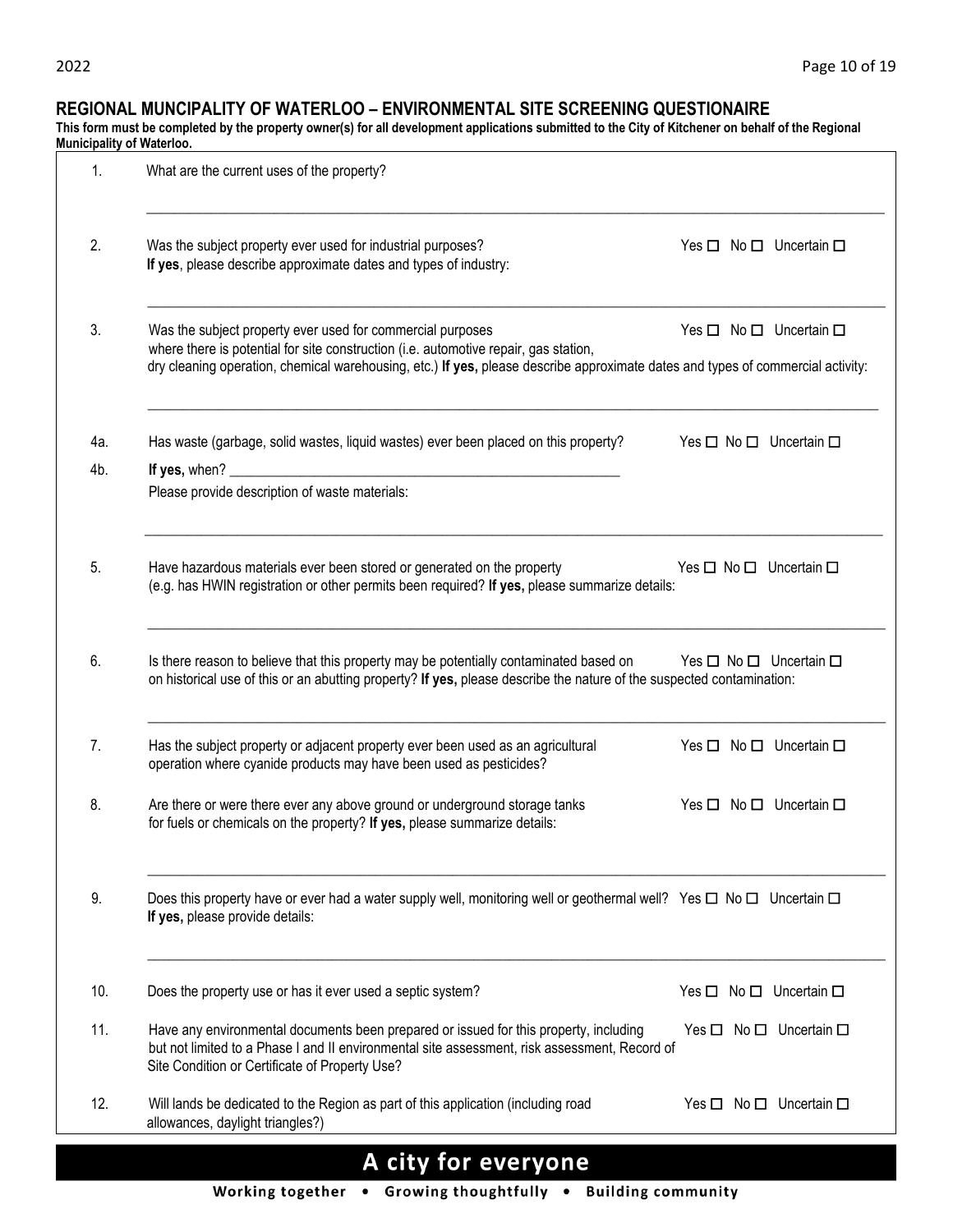# **OWNER Submission Acknowledgements & Applicant Authorization**

#### **I fully understand that:**

- 1. This application and all studies in support of this application may be made available for public review pursuant to the provisions of the Freedom of Information and Protection of Privacy Act.
- 2. Information on this form is collected under the authority of the Planning Act and will be used to determine compliance with The City of Kitchener By-laws.
- 3. Plans submitted in conjunction with this application are not reviewed for compliance with the Ontario Building Code (O.B.C.) and related regulations. It is the responsibility of the owner/agent and designer to ensure that all plans submitted with this application comply with the basic requirements of the O.B.C. If you need assistance in determining whether your plans comply with the O.B.C. please contact the Building Division, Development Services Department, 200 King Street West, Kitchener.
- 4. All vegetation on the subject lands must be maintained during the processing of this application.
- 5. No re-grading is permitted onsite during the processing of this application.
- 6. There may be additional approvals (e.g. building permit, etc.) and additional fees and charges (e.g. plan review fee, building permit fee, cash-in-lieu parkland dedication, development charges) associated with any development approved in conjunction with this application.
- 7. Additional information may be required to assist the City in assessing the application and that the City may not be able to process the application unless the additional information is submitted.
- 8. Projects requiring site plan approval cannot obtain any building permit until final site plan approval has been granted by the City.
- 9. All submitted drawing(s) and information provided are to be accurate and current, Inaccurate drawings may cause a lack of compliance with City By-laws resulting in an invalid site plan approval. The City is not responsible for the accuracy of the submitted drawing(s).
- 10. Submission of this application constitutes consent for authorized municipal staff to enter upon the subject property for the purpose of conducting surveys and tests that may be necessary for the evaluation of this application.
- 11. **Further, I agree not to cut or destroy any vegetation on the subject lands (including vegetation both within and outside of woodlots) and not to re-grade the site during the processing of this application.**

|                                          | _, the registered owner(s) of                                |
|------------------------------------------|--------------------------------------------------------------|
| (Municipal address or legal description) | hereby authorize                                             |
| relates to the above noted lands.        | to act as agent for the Site Plan Approval Application which |
| Owner Name (please print)                | <b>Signature of Owner</b>                                    |
|                                          |                                                              |
| Date                                     |                                                              |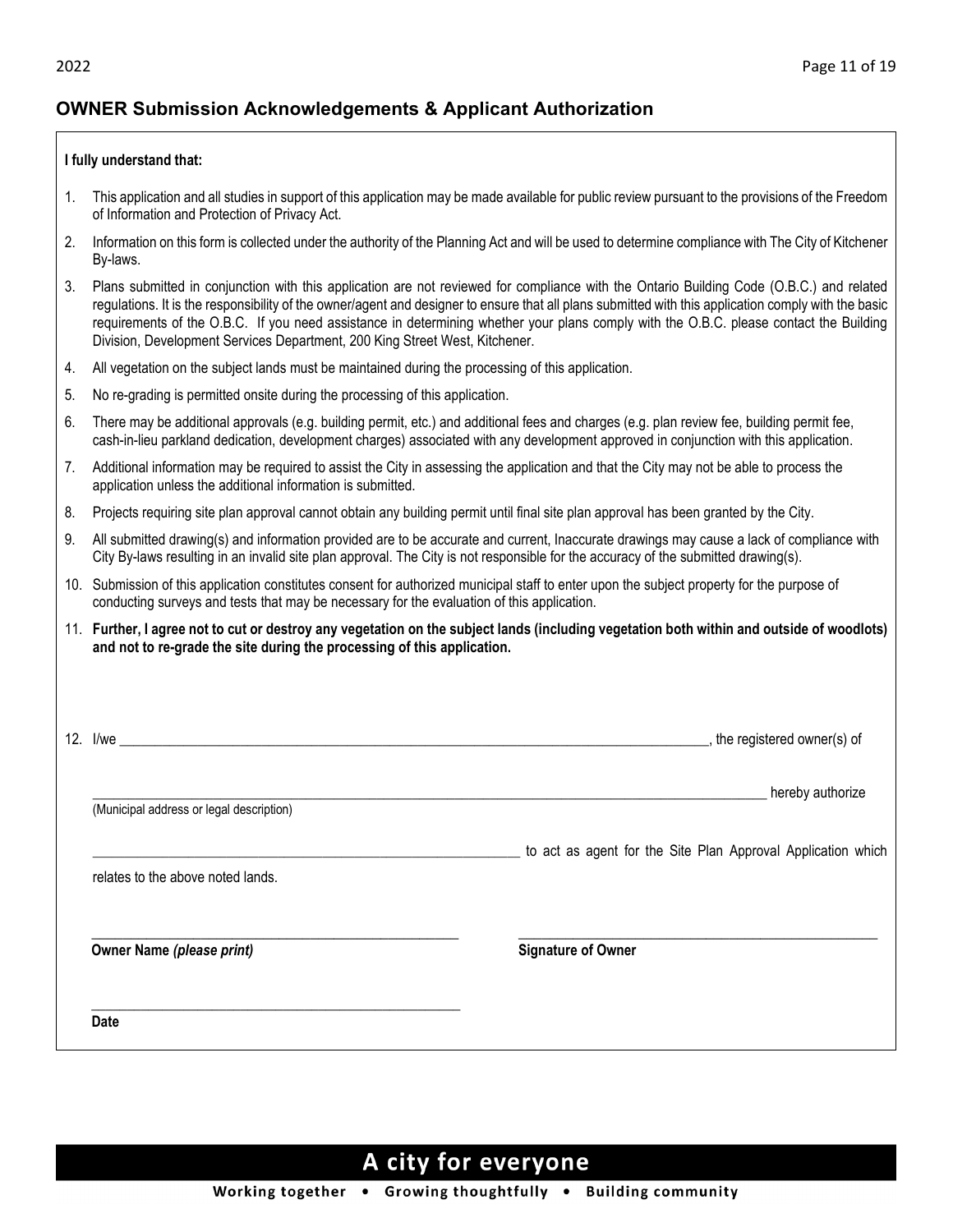## **AFFIDAVIT OR SWORN DECLARATION**

| (Name of Applicant/Owner)                                                                                                                                                                                                            |                            |  |                                                |  |  |
|--------------------------------------------------------------------------------------------------------------------------------------------------------------------------------------------------------------------------------------|----------------------------|--|------------------------------------------------|--|--|
|                                                                                                                                                                                                                                      |                            |  |                                                |  |  |
|                                                                                                                                                                                                                                      |                            |  |                                                |  |  |
| this application is true and that the owner as of the day on which this application is made has unconditional ownership of the subject<br>lands and has disclosed any agreements or encumbrances that apply to the subject lands.    |                            |  |                                                |  |  |
| Sworn (or declared) before me                                                                                                                                                                                                        |                            |  |                                                |  |  |
| at the <u>example and the set of the set of the set of the set of the set of the set of the set of the set of the set of the set of the set of the set of the set of the set of the set of the set of the set of the set of the </u> |                            |  |                                                |  |  |
| in the state of the state of the state of the state of the state of the state of the state of the state of the                                                                                                                       |                            |  | _this __________ day of __________________ 20_ |  |  |
| <b>Commissioner of Oaths</b>                                                                                                                                                                                                         | <b>Applicant Signature</b> |  |                                                |  |  |

**The personal information contained on this form is collected pursuant to the Planning Act and will be used for the purpose of responding to your application. If you have any questions on the gathering of personal information, you can contact the City's Manager of Corporate Records Management & Archives Services (519-741-2200 ext.7769)**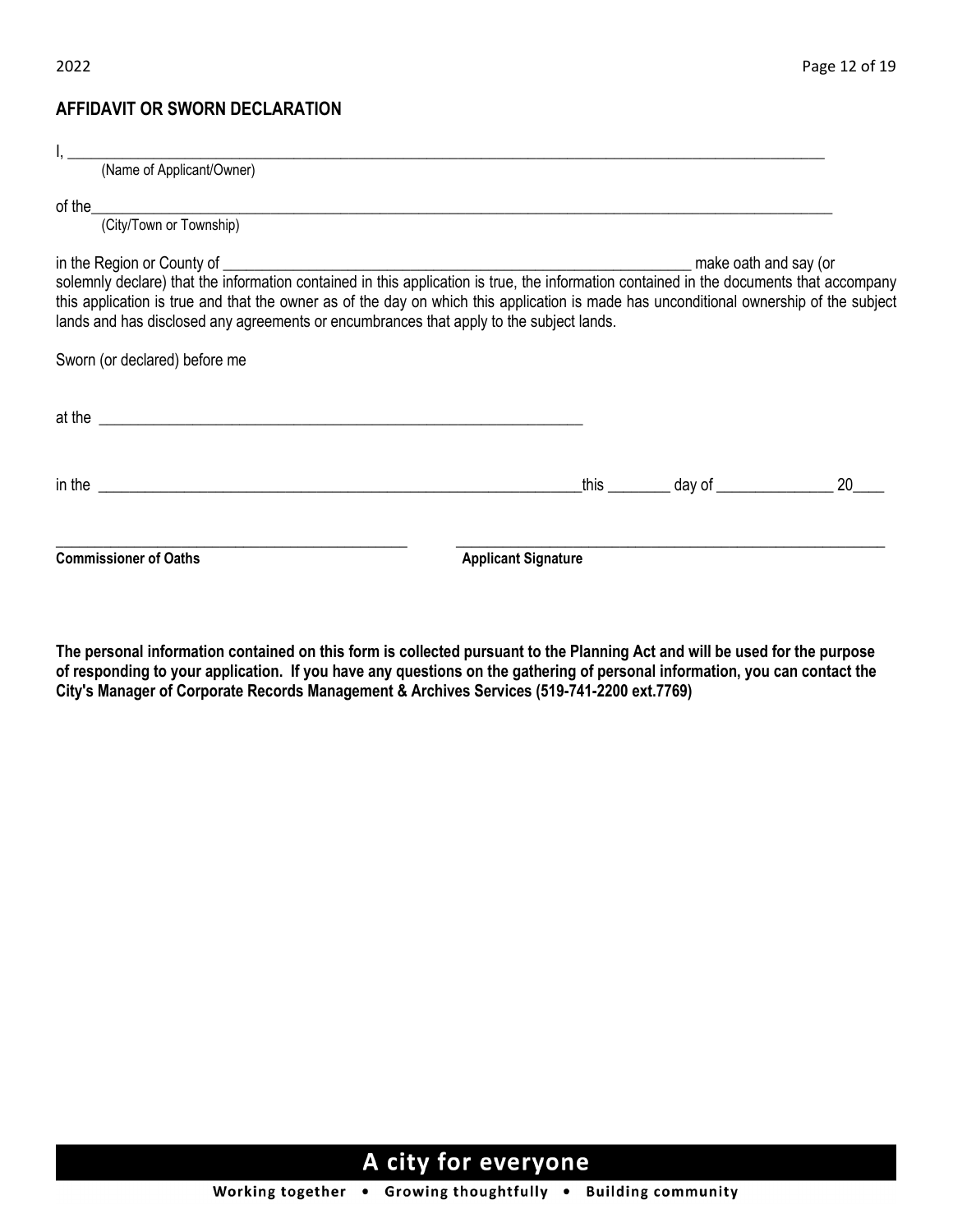# **SITE PLAN APPLICATION PROCEDURE**

The City of Kitchener has a two-phase Site Plan application process:

- 1. **Phase 1 – Approval in Principle.** This completed application form and required application material is circulated to staff for review and confirmation that the site plan layout is acceptable. The Site Plan Review Committee will provide comments to the applicant regarding any required changes to the site plan that are required to issue the Approval in Principle. Once the layout is finalized, an Approval in Principle letter will be sent to the applicant that confirms the required conditions to be satisfied in order to obtain full Site Plan Approval and the conditions to be registered on title in a Section 41 Development Agreement.
- 2. **Phase 2 – Full Site Plan Approval.** The applicant will work with staff and agencies as appropriate to clear all of the required conditions of approval. Examples of typical conditions of approval are such items as landscape plans, lighting plans, engineering reports and drawings, cost estimate for site works and a letter of credit. Once all of the conditions are satisfied, Site Plan Approval will be granted and associated building permits may be issued.

An application generally requires about 4 to 8 weeks to achieve Site Plan Approval in Principle, depending on the complexity of the project. This process generally encompasses the following steps:

- 1. The application is received and reviewed by Planning staff to ensure all required information is provided on the application form, that the application is accompanied by a signed Record of Pre-Submission Consultation (or waiver), that the appropriate fee is submitted, and that drawings are submitted in accordance with the City's requirements.
- 2. A meeting with the City's Site Plan Review Committee is scheduled to discuss the proposal. Site Plan Review Committee meetings are held Wednesdays at 9:30am and 11:00am. Meetings shall be scheduled approximately 18 business days after the application is deemed complete to allow for circulation to City departments and external agencies. Site Plan applications subject to the Public Participation Policy will be scheduled for Site Plan Review Committee a minimum of 29 business days after the application is deemed complete. The Public Participation Policy applies to new commercial development within Planned Commercial Campus, Mixed Use Node, and other commercial areas where deemed appropriate. The policy requires that the application be circulated to all immediately adjacent low rise residential land owners, and where applicable, Neighbourhood Associations for information and comment. A published schedule of meeting dates is available at <https://app2.kitchener.ca/siteplan/?sp=review>
- 3. At the SPRC meeting staff and agencies will comment on the proposal and will outline the required conditions of Site Plan Approval and conditions to be included in a Section 41 Development Agreement. Standard Site Plan Approval conditions, delegated under Section 41 of the *Planning Act, R.S.O 1990*, can be viewed at: [https://www.kitchener.ca/en/development-and-construction/site](https://www.kitchener.ca/en/development-and-construction/site-plans.aspx)[plans.aspx](https://www.kitchener.ca/en/development-and-construction/site-plans.aspx)
- 4. Following the SPRC meeting the owner/applicant is required to forward an updated Site Plan to the Planning Division which shall include any changes necessary to address comments or concerns arising from the SPRC meeting. The revised plan must be in the City's standard template Site Plan format.
- 5. Following receipt of the finalized Site Plan from the applicant, a formal Site Plan Approval in Principle letter will be forwarded to the applicant. This letter includes the required conditions of Site Plan Approval and the conditions to be registered on title in a Section 41 Development Agreement.
- 6. The applicant will proceed to work with appropriate staff to clear all of the required conditions of approval in order to obtain Full Site Plan Approval.

#### **HELP**

Questions in respect to the application and process or requests for pre-consultation with staff may be made in person at: Development Services Department, Planning – 6<sup>th</sup> Floor, 200 King Street West, Kitchener, Ontario or by telephone (519) 741-2426.

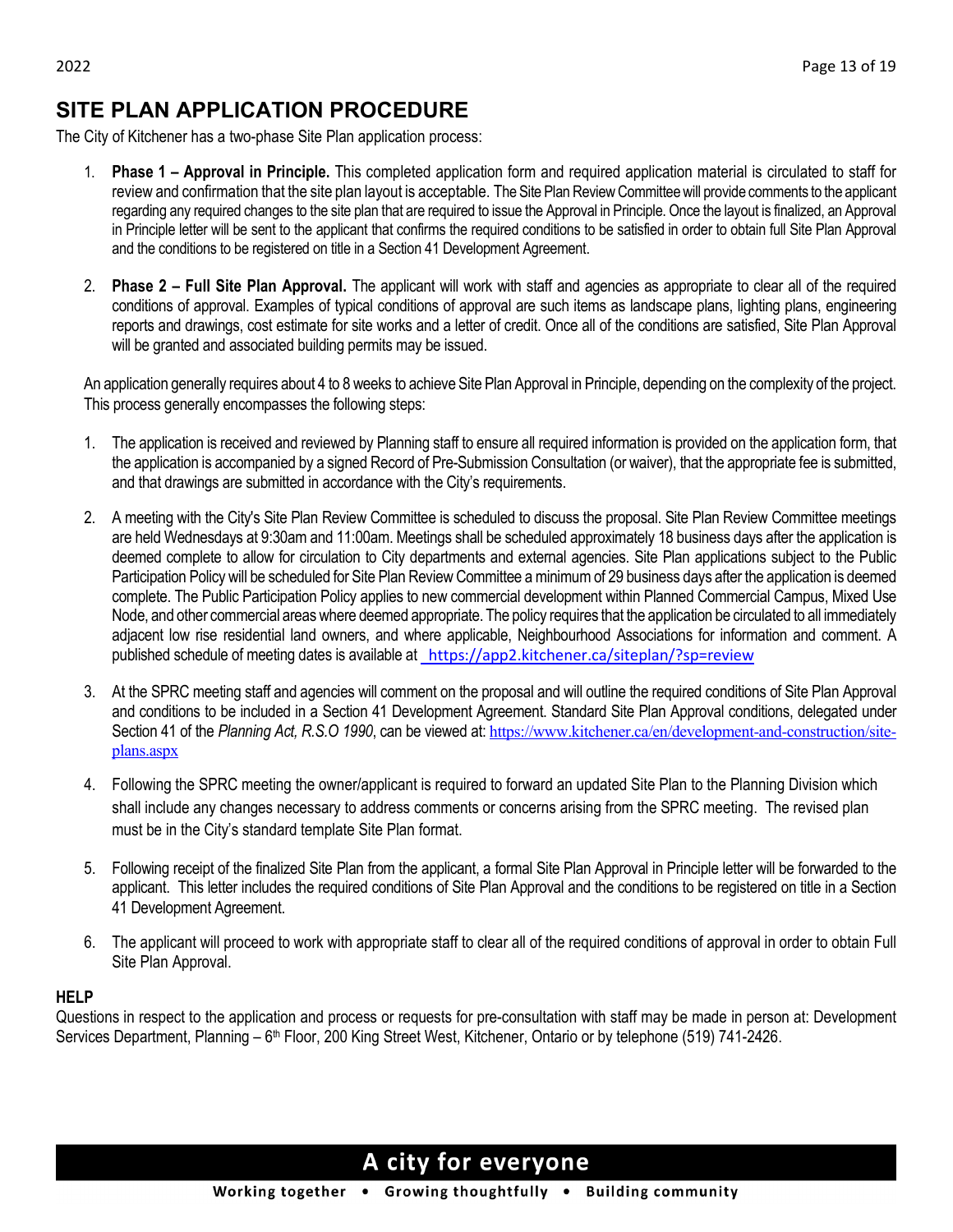# **SITE PLAN DRAWING SUBMISSION REQUIREMENTS**

Drawings submitted in support of this application must comply with the submission requirements. The Acknowledgement (pg. 2) must be signed in this regard.

# **1. Existing Site Conditions Plan**

- Plans are required to be drawn in one of the following metric scales 1:100, 1:200, 1:250, 1:300, 1:400, 1:500 or 1:1000.
- All plans are required to be folded to legal size (8  $\frac{1}{2}$ " x 14") or smaller, with the title block visible in the lower right hand corner of the drawing sheet.
- General requirements as follows:

## **Shown N/A**

| North Arrow;<br>Location of driplines, including location of existing landscaped areas and tree cover;<br>Location of existing driveways, paved areas and gravelled-surfaced areas;<br>Location of buildings to be demolished and buildings to be retained;<br>Existing topography of the land, showing contour lines. Severe slopes are to be clearly illustrated showing both top and |
|-----------------------------------------------------------------------------------------------------------------------------------------------------------------------------------------------------------------------------------------------------------------------------------------------------------------------------------------------------------------------------------------|
| bottom of banks:<br>Existing service connections and on-site sewage system, if applicable;<br>Existing surrounding land use;<br>Existing streams, creeks, ponds, wetlands and marshes;<br><b>ESPA</b> boundaries;<br>Flood line boundaries;<br>Location of existing driveways on adjacent properties.                                                                                   |

# **2. Proposed Site Plan**

• Plans are required to be drawn in one of the following metric scales – 1:100, 1:200, 1:250, 1:300, 1:400, 1:500

## **General requirements:**

| Shown | N/A |                                                                                                                                                                                         |
|-------|-----|-----------------------------------------------------------------------------------------------------------------------------------------------------------------------------------------|
|       |     | North Arrow;                                                                                                                                                                            |
|       |     | A key map showing the location of the property;                                                                                                                                         |
|       |     | True dimensions, bearings and area of the property;                                                                                                                                     |
|       |     | Location and dimensions of all existing and proposed buildings and structures including basements, mezzanines; electrical<br>transformer pads and/or electrical transformer enclosures, |
|       |     | Street names, street lines and curb locations;                                                                                                                                          |
|       |     | Assignment of unique building identifiers (e.g. A, B, C or through addressing) where more than one building exists or is<br>proposed on a lot;                                          |
|       |     | Building entrances and exit doors;                                                                                                                                                      |

#### **Zoning review:**

|  | Dimensions of all yards (e.g. setbacks of all buildings, structures from property lines);<br>Location of off-street parking (typical and barrier free) and loading areas including their dimensions and setbacks of such |
|--|--------------------------------------------------------------------------------------------------------------------------------------------------------------------------------------------------------------------------|
|  | areas from property lines. (Note: All underground parking designs are to be shown on a separate plan);                                                                                                                   |
|  | Location, height and type of fencing;                                                                                                                                                                                    |
|  | Location of landscaped areas;                                                                                                                                                                                            |
|  | Location of outdoor storage areas;                                                                                                                                                                                       |
|  | Location and extent of easements, rights-of-way, restrictive covenants, etc., on the subject property. A note on the plan<br>must explain the nature of the encumbrance.                                                 |
|  | Location and extent of any easements, rights-of-way over adjacent properties in favour of the subject property (e.g. mutual<br>driveways). A note on the plan must explain the nature of the encumbrance;                |
|  | A city for evervone                                                                                                                                                                                                      |

## Working together . Growing thoughtfully . Building community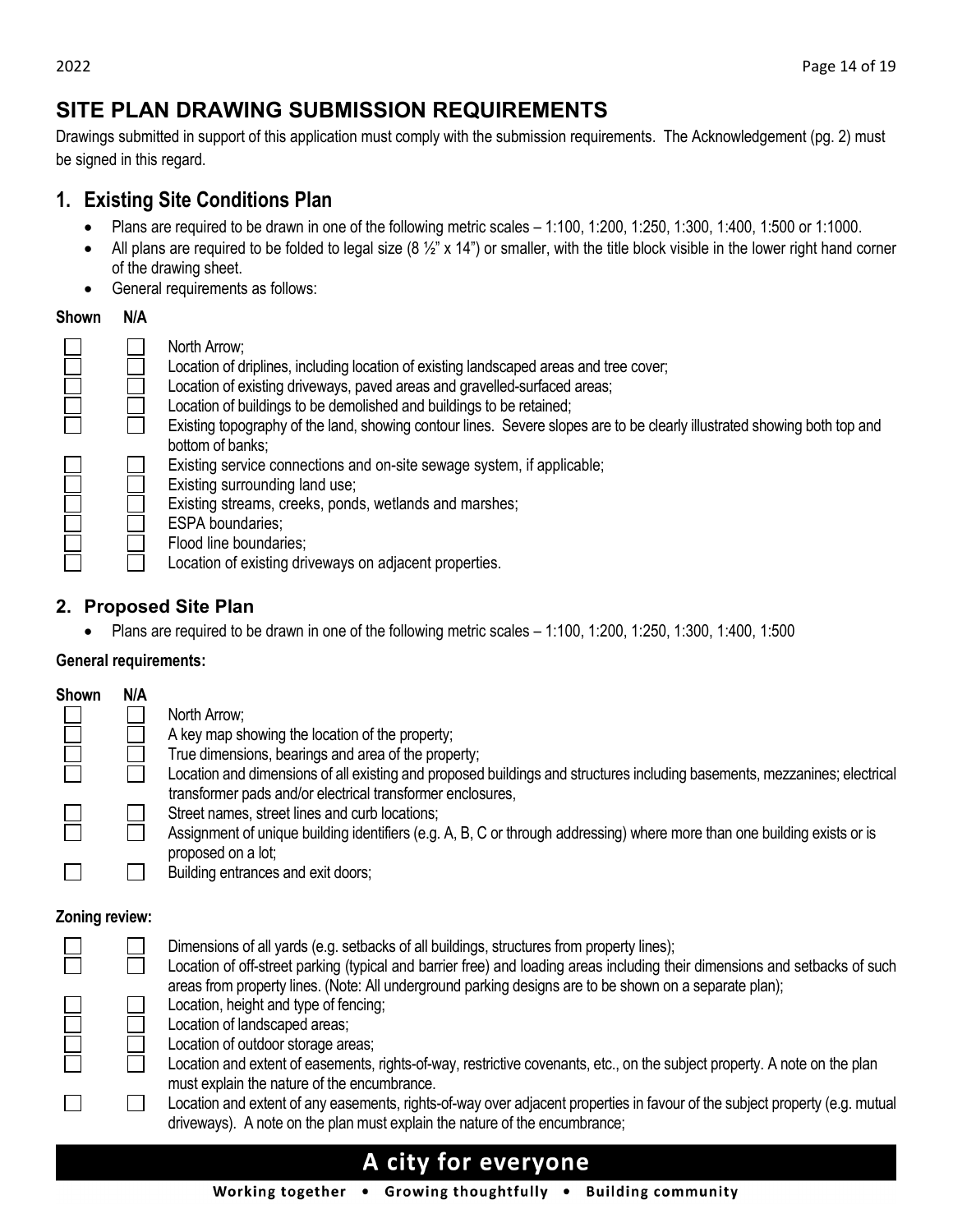#### **Parking and Site Circulation:**

|                    | Required right-of-way widenings and property dedications;<br>Required road improvements;<br>Required 7.5 m corner visibility triangles;<br>Required 4.57 m driveway visibility triangles, including those for existing driveways on adjacent properties<br>New driveway entrances (and existing facilities to be removed or relocated to construct new driveways);<br>Width of driveways and aisles at the entrance to the site, accessing parking stalls and loading areas;<br>The location of outdoor containers and/or vaults, central storage and collection areas, or other facilities for the storage of<br>garbage and other waste or recyclable materials; |
|--------------------|--------------------------------------------------------------------------------------------------------------------------------------------------------------------------------------------------------------------------------------------------------------------------------------------------------------------------------------------------------------------------------------------------------------------------------------------------------------------------------------------------------------------------------------------------------------------------------------------------------------------------------------------------------------------|
|                    | Location of existing and proposed sidewalks and pedestrian facilities, including connections to public sidewalks (identify<br>surface type);<br>Location of road intersections and driveways across the street and adjacent to the subject property;<br>Directional traffic arrows on pavement, one way arrows, left turn arrows, etc.                                                                                                                                                                                                                                                                                                                             |
| Other information: |                                                                                                                                                                                                                                                                                                                                                                                                                                                                                                                                                                                                                                                                    |
|                    | Storm water management area, if required (shown conceptually);<br>Location of septic tile field;<br>Location of Fire Department connection(s), if any, and the nearest fire hydrants; 6m centreline 12m turning radius and width<br>of Fire Department access routes;                                                                                                                                                                                                                                                                                                                                                                                              |
|                    | Location, length and exposed height of retaining walls including height and type of guards at top (retaining walls higher than<br>1.0 metre will require a P.Eng. stamp during the building permit application process);                                                                                                                                                                                                                                                                                                                                                                                                                                           |
|                    | Location, width and gradient of barrier-free access to the building entrance;<br>Location of any wall openings located less than 1.2 metres from interior lot lines;<br>Location of existing and proposed multiple unit identification signs, if applicable;                                                                                                                                                                                                                                                                                                                                                                                                       |

#### **Title Block & Site Data Table Information:**

Title block including project title or proposed use of building, project address or location, owner's/developer's name and address, agent's name and address, scale, date of issue of drawing, title project (job) number, drawing number and revisions suffix and designer's name, address, telephone number and professional seal;

- Number of dwelling units and total unit count by bedroom type;
- Number of parking (including barrier-free) and loading spaces required and proposed;
- Percentage (%) lot coverage of: buildings, concrete asphalt surfaces, landscaped areas and gravel surfaced areas;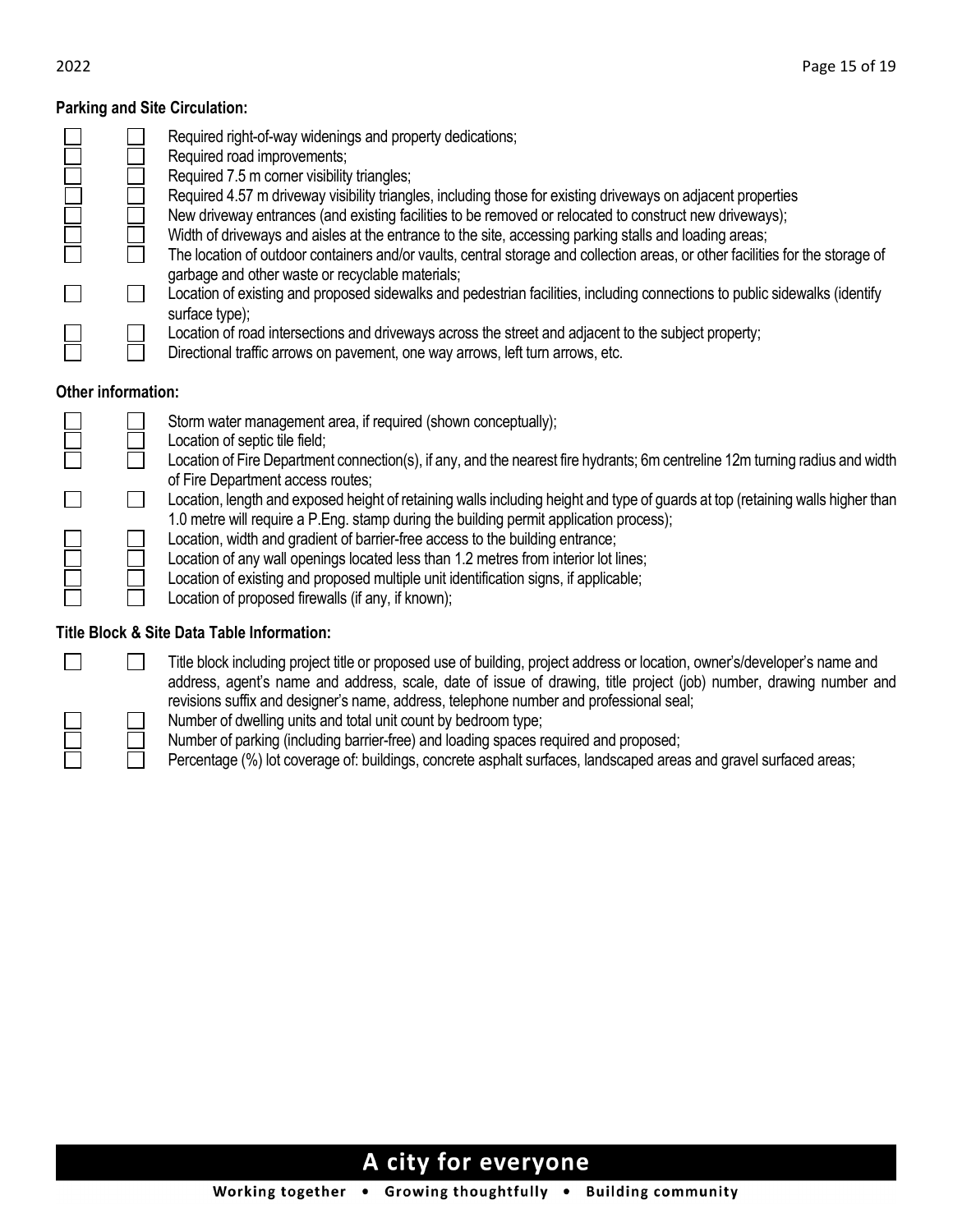The City of Kitchener's standard title block contains a title block border, north arrow, site statistics text, and title-block text. The file contains all required layers and their specific properties including colour, line-type, and line-weight. The title block layer names and content description can be found in the table *Standard Title Block Layer Properties and Content* to follow.

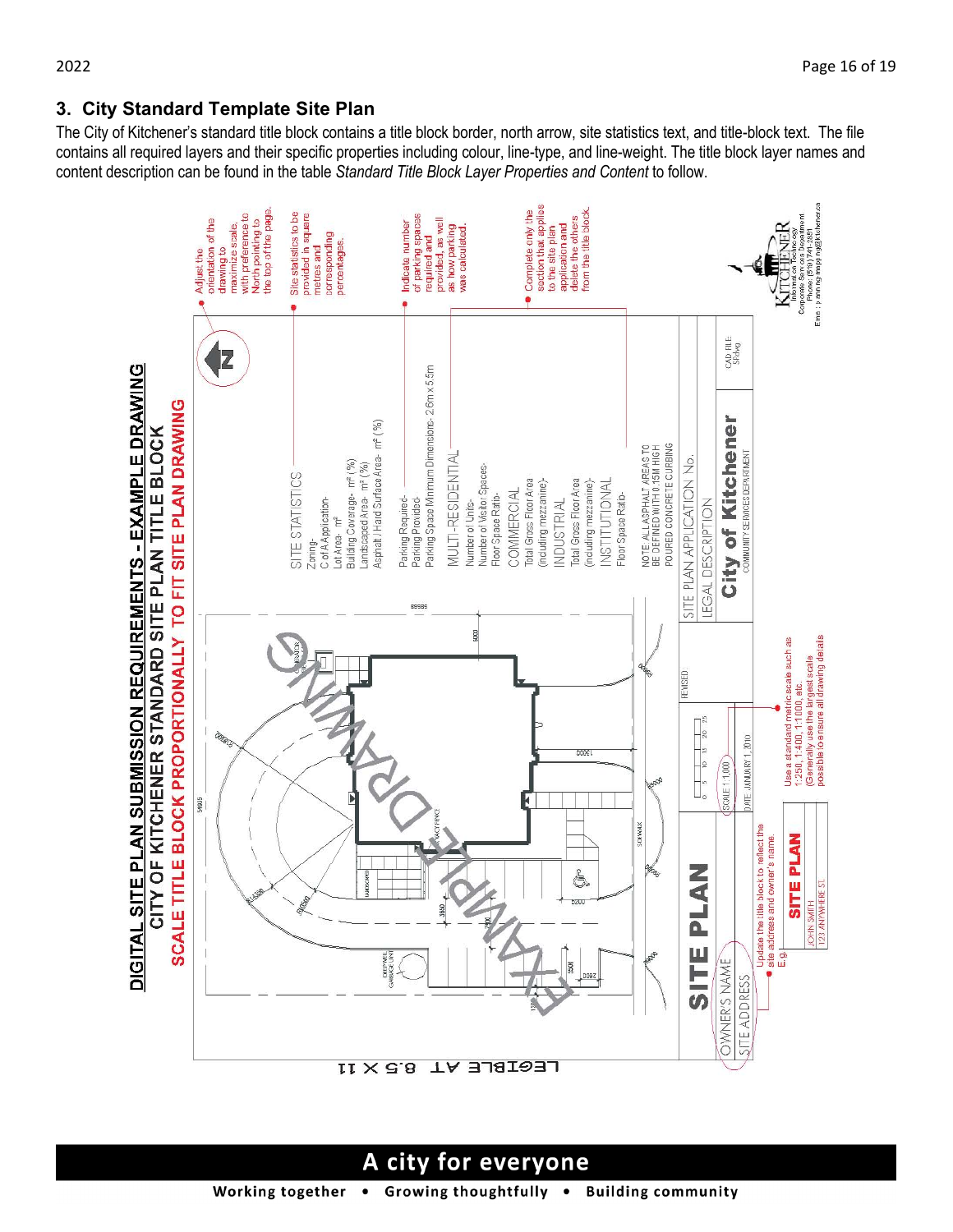#### **Digital Submission Requirements:**

- The file must be prepared in .dwg (AutoCAD) or .dgn (Microstation) and formatted using the City of Kitchener standard title block.
- All line-work for the site plan drawing should be contained within The City of Kitchener standard site plan title block (see example drawing below)
- Submit the site plan, on The City of Kitchener standard site plan title-block in MODEL SPACE
- Use only the applicable layers of Proposed Site Plan on the City of Kitchener Standard site plan title block.
- The drawing must be specifically formatted to be CLEAR AND LEGIBLE in an 8  $\frac{1}{2}$ " x 11" (letter) format printout using the City of Kitchener pen settings.
- The City of Kitchener Standard Site Plan Title-block must be scaled proportionally to fit the site plan drawing.
- Use only standard, true type, font types
- Edit the Title-block text to enter the site owner's name, site address, current date, site plan number (if known), and property legal description.
- Edit the Title-block text layer 'Site Statistics', as applicable,
- Drawing units are to be in metric.
- All data is to be contained on title block layers as described in the table entitled Standard Title Block Layer Properties, as applicable.
- Only the content described under each respective layer's "Description of Content" shall be allowed.
- Purge all old or extra drawing layers
- All line work should be closed. i.e. All lines that meet must be snapped together.
- Use of hatch pattern in CAD files should be kept to a minimum.

#### Please **Do Not:**

- overwrite the assigned symbology, or layer colours.
- redraw title-block
- use your own Site Statistics formatting.
- xref any files. (Bind xref files through the xref manager under the Insert menu.)
- attach any raster images to the CAD file submitted.
- include any layers other that those contained in the City of Kitchener standard site plan title-block

## **Do not include the following on the submitted 8 ½" x 11" (letter) Digital Site Plans**:

(PLEASE NOTE: This only applies to the City's standard template site plan)

- Company Stamps or Logos
- **Legends**
- Key Maps
- Additional North Arrows
- References To Other Drawings
- Features '*To Be Removed*'
- Commercial Names
- Point Elevations
- Slopes
- **Grading Lines**
- **Swales**
- **Trees**
- Cross Sections
- **Inside Building Details**
- Bound Layers
- **Empty Layers**
- **Truck Turning Circles**
- Setback lines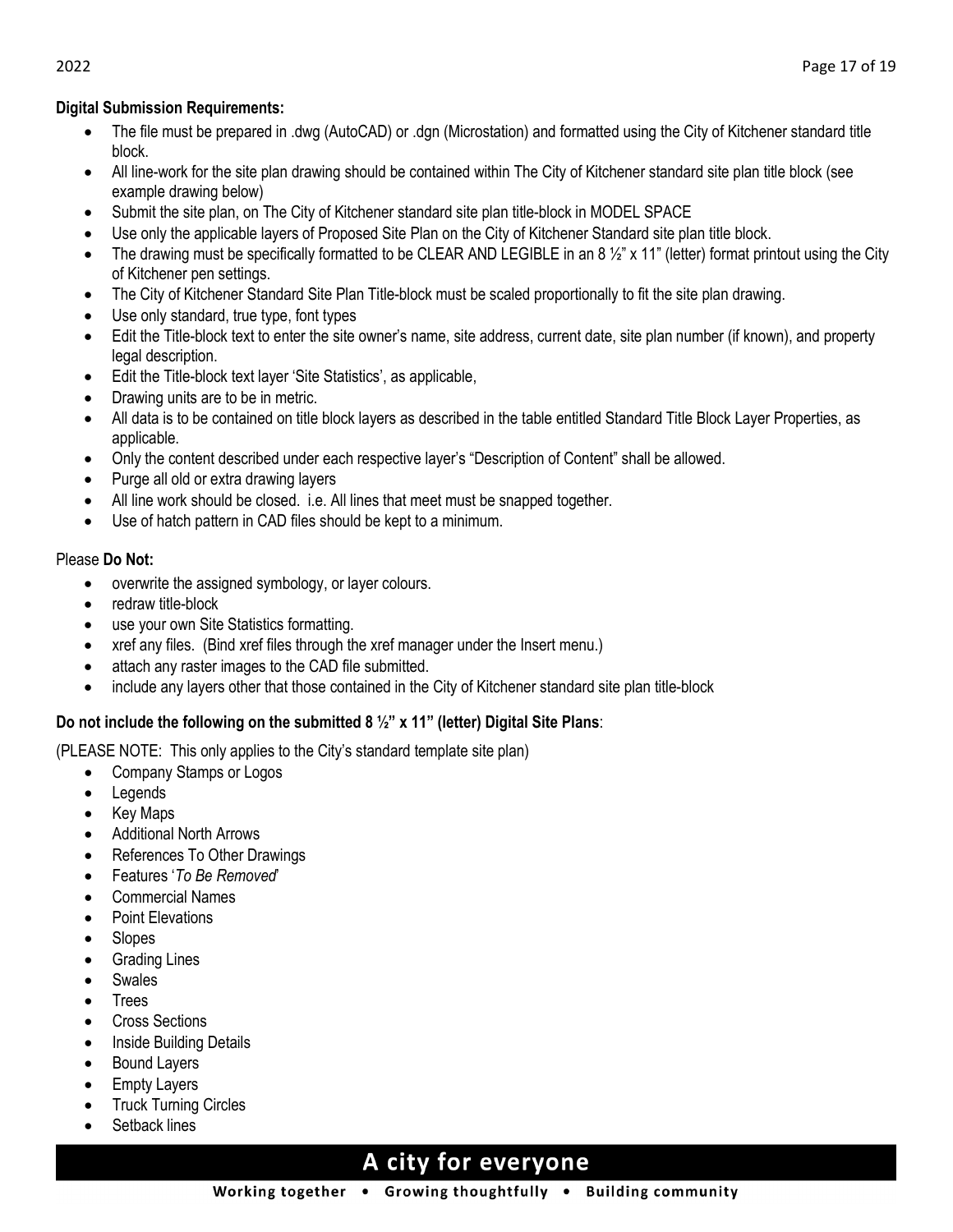#### **Special Consideration:**

- Label all Grassed or Sodded or Seeded areas as LANDSCAPED
- Include car stacking illustration for drive-through establishments
- Label all flush curbs and roll-over curbs

#### **Resources:**

Information regarding The City of Kitchener site plan submission requirements can be found on the City of Kitchener website at: <https://www.kitchener.ca/en/development-and-construction/site-plans.aspx>

The City of Kitchener standard site plan title block and pen settings (.dwg file) can be found at: [https://www.kitchener.ca/en/resourcesGeneral/Documents/DSD\\_PLAN\\_Standard\\_site\\_plan\\_title\\_block.zip](https://www.kitchener.ca/en/resourcesGeneral/Documents/DSD_PLAN_Standard_site_plan_title_block.zip)

Information regarding site plan digital submission requirements can be found at: [https://www.kitchener.ca/en/resourcesGeneral/Documents/DSD\\_PLAN\\_Site\\_plan\\_title\\_block\\_instructions.Pdf](https://www.kitchener.ca/en/resourcesGeneral/Documents/DSD_PLAN_Site_plan_title_block_instructions.Pdf)

The City of Kitchener title block (.dwg file) and colour dependent plot style table (.ctb file) can also be received upon request by phone at 519-741-2200 ext.7851.